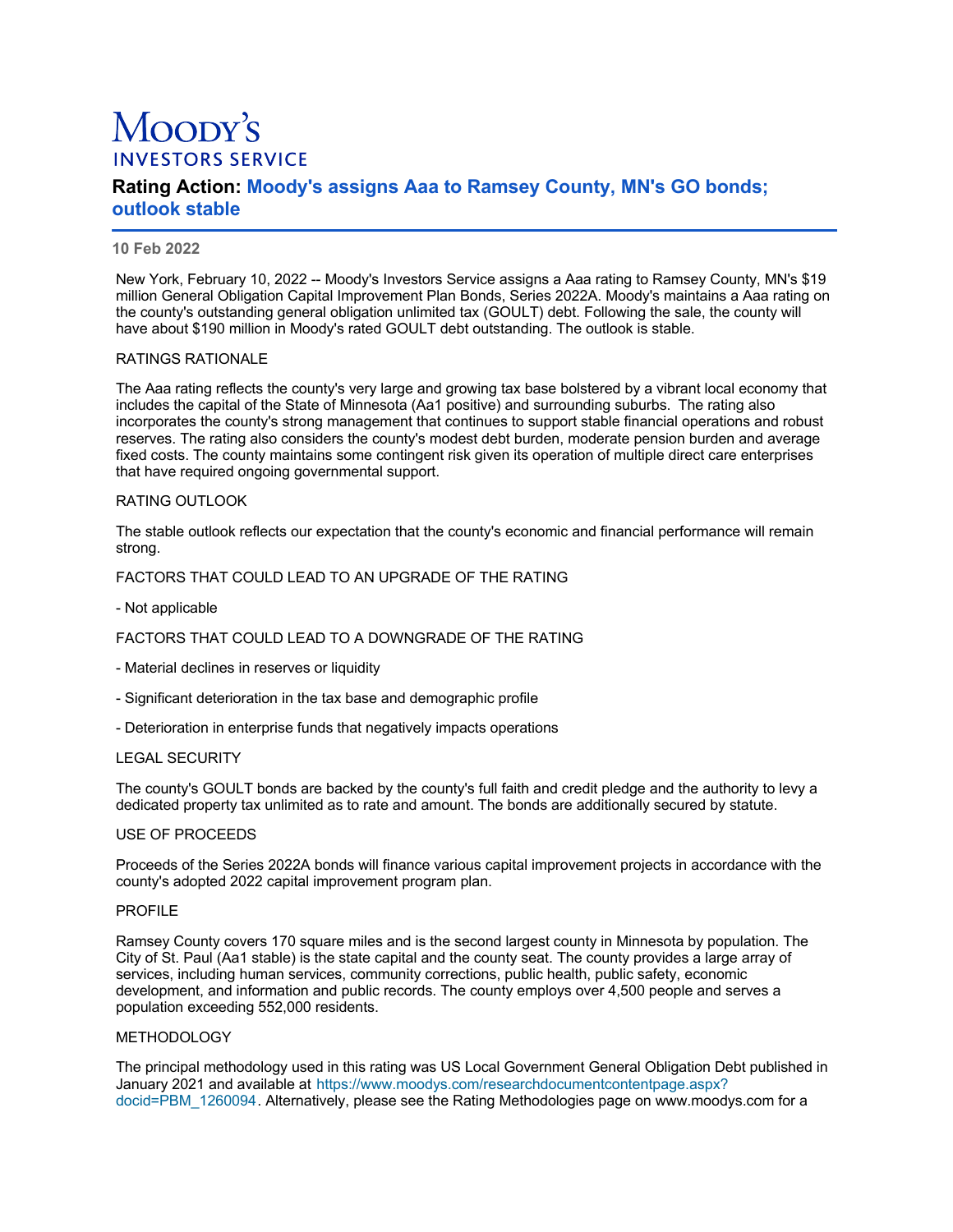copy of this methodology.

#### REGULATORY DISCLOSURES

For further specification of Moody's key rating assumptions and sensitivity analysis, see the sections Methodology Assumptions and Sensitivity to Assumptions in the disclosure form. Moody's Rating Symbols and [Definitions can be found at: https://www.moodys.com/researchdocumentcontentpage.aspx?](https://www.moodys.com/researchdocumentcontentpage.aspx?docid=PBC_79004) docid=PBC\_79004.

For ratings issued on a program, series, category/class of debt or security this announcement provides certain regulatory disclosures in relation to each rating of a subsequently issued bond or note of the same series, category/class of debt, security or pursuant to a program for which the ratings are derived exclusively from existing ratings in accordance with Moody's rating practices. For ratings issued on a support provider, this announcement provides certain regulatory disclosures in relation to the credit rating action on the support provider and in relation to each particular credit rating action for securities that derive their credit ratings from the support provider's credit rating. For provisional ratings, this announcement provides certain regulatory disclosures in relation to the provisional rating assigned, and in relation to a definitive rating that may be assigned subsequent to the final issuance of the debt, in each case where the transaction structure and terms have not changed prior to the assignment of the definitive rating in a manner that would have affected the rating. For further information please see the ratings tab on the issuer/entity page for the respective issuer on www.moodys.com.

The rating has been disclosed to the rated entity or its designated agent(s) and issued with no amendment resulting from that disclosure.

This rating is solicited. Please refer to Moody's Policy for Designating and Assigning Unsolicited Credit Ratings available on its website www.moodys.com.

Regulatory disclosures contained in this press release apply to the credit rating and, if applicable, the related rating outlook or rating review.

Moody's general principles for assessing environmental, social and governance (ESG) risks in our credit analysis can be found at [http://www.moodys.com/researchdocumentcontentpage.aspx?docid=PBC\\_1288235](http://www.moodys.com/researchdocumentcontentpage.aspx?docid=PBC_1288235).

The Global Scale Credit Rating on this Credit Rating Announcement was issued by one of Moody's affiliates outside the EU and is endorsed by Moody's Deutschland GmbH, An der Welle 5, Frankfurt am Main 60322, Germany, in accordance with Art.4 paragraph 3 of the Regulation (EC) No 1060/2009 on Credit Rating Agencies. Further information on the EU endorsement status and on the Moody's office that issued the credit rating is available on www.moodys.com.

The Global Scale Credit Rating on this Credit Rating Announcement was issued by one of Moody's affiliates outside the UK and is endorsed by Moody's Investors Service Limited, One Canada Square, Canary Wharf, London E14 5FA under the law applicable to credit rating agencies in the UK. Further information on the UK endorsement status and on the Moody's office that issued the credit rating is available on www.moodys.com.

Please see www.moodys.com for any updates on changes to the lead rating analyst and to the Moody's legal entity that has issued the rating.

Please see the ratings tab on the issuer/entity page on www.moodys.com for additional regulatory disclosures for each credit rating.

Jennifer Bernhardt Lead Analyst REGIONAL\_MIDWEST Moody's Investors Service, Inc. 100 N Riverside Plaza Suite 2220 Chicago 60606 JOURNALISTS: 1 212 553 0376 Client Service: 1 212 553 1653

Coley Anderson Additional Contact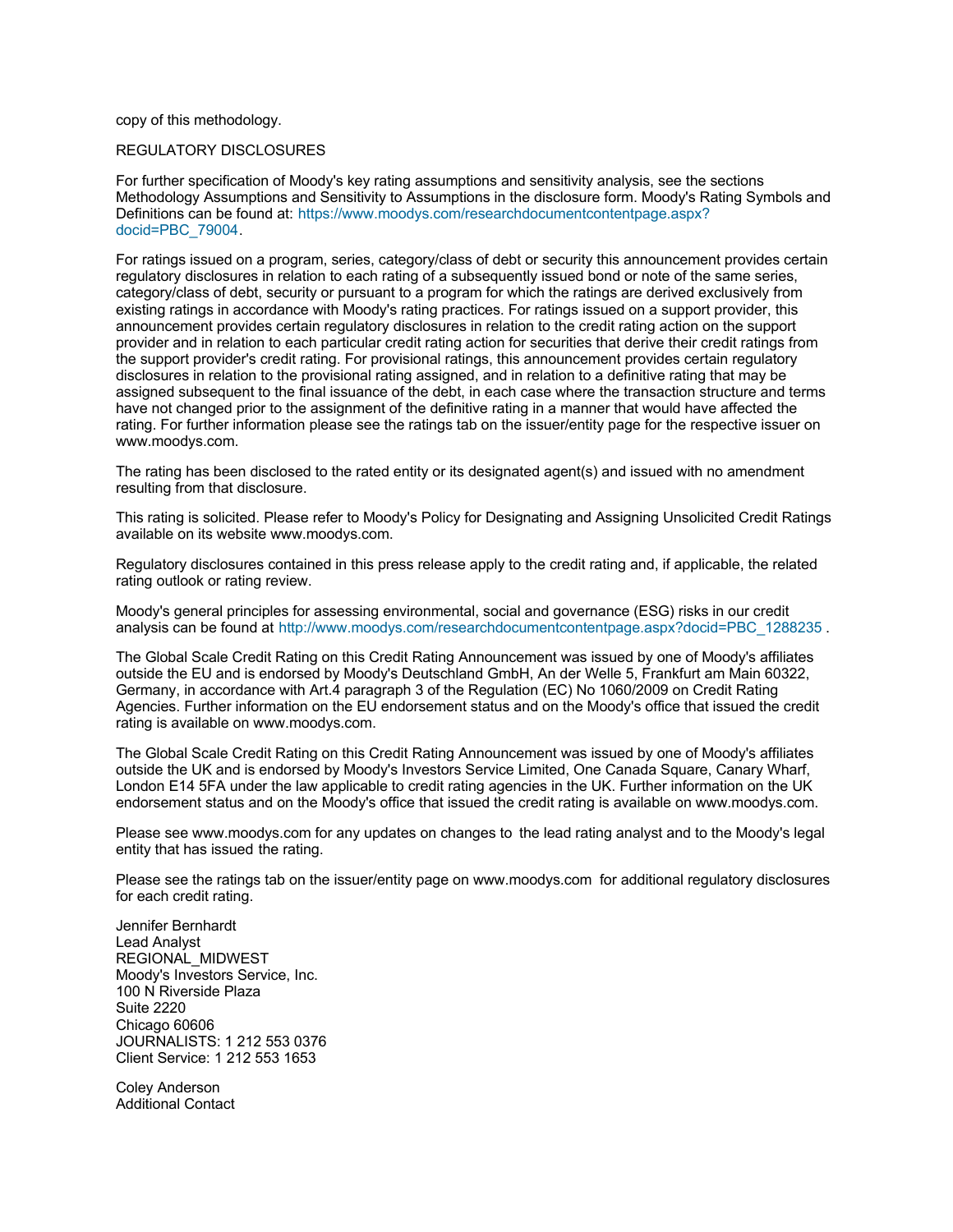REGIONAL\_MIDWEST JOURNALISTS: 1 212 553 0376 Client Service: 1 212 553 1653

Releasing Office: Moody's Investors Service, Inc. 250 Greenwich Street New York, NY 10007 U.S.A JOURNALISTS: 1 212 553 0376 Client Service: 1 212 553 1653



© 2022 Moody's Corporation, Moody's Investors Service, Inc., Moody's Analytics, Inc. and/or their licensors and affiliates (collectively, "MOODY'S"). All rights reserved.

**CREDIT RATINGS ISSUED BY MOODY'S CREDIT RATINGS AFFILIATES ARE THEIR CURRENT OPINIONS OF THE RELATIVE FUTURE CREDIT RISK OF ENTITIES, CREDIT COMMITMENTS, OR DEBT OR DEBT-LIKE SECURITIES, AND MATERIALS, PRODUCTS, SERVICES AND INFORMATION PUBLISHED BY MOODY'S (COLLECTIVELY, "PUBLICATIONS") MAY INCLUDE SUCH CURRENT OPINIONS. MOODY'S DEFINES CREDIT RISK AS THE RISK THAT AN ENTITY MAY NOT MEET ITS CONTRACTUAL FINANCIAL OBLIGATIONS AS THEY COME DUE AND ANY ESTIMATED FINANCIAL LOSS IN THE EVENT OF DEFAULT OR IMPAIRMENT. SEE APPLICABLE MOODY'S RATING SYMBOLS AND DEFINITIONS PUBLICATION FOR INFORMATION ON THE TYPES OF CONTRACTUAL FINANCIAL OBLIGATIONS ADDRESSED BY MOODY'S CREDIT RATINGS. CREDIT RATINGS DO NOT ADDRESS ANY OTHER RISK, INCLUDING BUT NOT LIMITED TO: LIQUIDITY RISK, MARKET VALUE RISK, OR PRICE VOLATILITY. CREDIT RATINGS, NON-CREDIT ASSESSMENTS ("ASSESSMENTS"), AND OTHER OPINIONS INCLUDED IN MOODY'S PUBLICATIONS ARE NOT STATEMENTS OF CURRENT OR HISTORICAL FACT. MOODY'S PUBLICATIONS MAY ALSO INCLUDE QUANTITATIVE MODEL-BASED ESTIMATES OF CREDIT RISK AND RELATED OPINIONS OR COMMENTARY PUBLISHED BY MOODY'S ANALYTICS, INC. AND/OR ITS AFFILIATES. MOODY'S CREDIT RATINGS, ASSESSMENTS, OTHER OPINIONS AND PUBLICATIONS DO NOT CONSTITUTE OR PROVIDE INVESTMENT OR FINANCIAL ADVICE, AND MOODY'S CREDIT RATINGS, ASSESSMENTS, OTHER OPINIONS AND PUBLICATIONS ARE NOT AND DO NOT PROVIDE RECOMMENDATIONS TO PURCHASE, SELL, OR HOLD PARTICULAR SECURITIES. MOODY'S CREDIT RATINGS, ASSESSMENTS, OTHER OPINIONS AND PUBLICATIONS DO NOT COMMENT ON THE SUITABILITY OF AN INVESTMENT FOR ANY PARTICULAR INVESTOR. MOODY'S ISSUES ITS CREDIT RATINGS, ASSESSMENTS AND OTHER OPINIONS AND PUBLISHES ITS PUBLICATIONS WITH THE EXPECTATION AND UNDERSTANDING THAT EACH INVESTOR WILL, WITH DUE CARE, MAKE ITS OWN STUDY AND EVALUATION OF EACH SECURITY THAT IS UNDER CONSIDERATION FOR PURCHASE, HOLDING, OR SALE.** 

MOODY'S CREDIT RATINGS, ASSESSMENTS, OTHER OPINIONS, AND PUBLICATIONS ARE NOT INTENDED FOR USE BY RETAIL INVESTORS AND IT WOULD BE RECKLESS AND INAPPROPRIATE FOR RETAIL INVESTORS TO USE MOODY'S CREDIT RATINGS, ASSESSMENTS, OTHER OPINIONS OR PUBLICATIONS WHEN MAKING AN INVESTMENT DECISION. IF IN DOUBT YOU SHOULD CONTACT YOUR FINANCIAL OR OTHER PROFESSIONAL ADVISER.

ALL INFORMATION CONTAINED HEREIN IS PROTECTED BY LAW, INCLUDING BUT NOT LIMITED TO, COPYRIGHT LAW, AND NONE OF SUCH INFORMATION MAY BE COPIED OR OTHERWISE REPRODUCED, REPACKAGED, FURTHER TRANSMITTED, TRANSFERRED, DISSEMINATED, REDISTRIBUTED OR RESOLD, OR STORED FOR SUBSEQUENT USE FOR ANY SUCH PURPOSE, IN WHOLE OR IN PART, IN ANY FORM OR MANNER OR BY ANY MEANS WHATSOEVER, BY ANY PERSON WITHOUT MOODY'S PRIOR WRITTEN CONSENT.

MOODY'S CREDIT RATINGS, ASSESSMENTS, OTHER OPINIONS AND PUBLICATIONS ARE NOT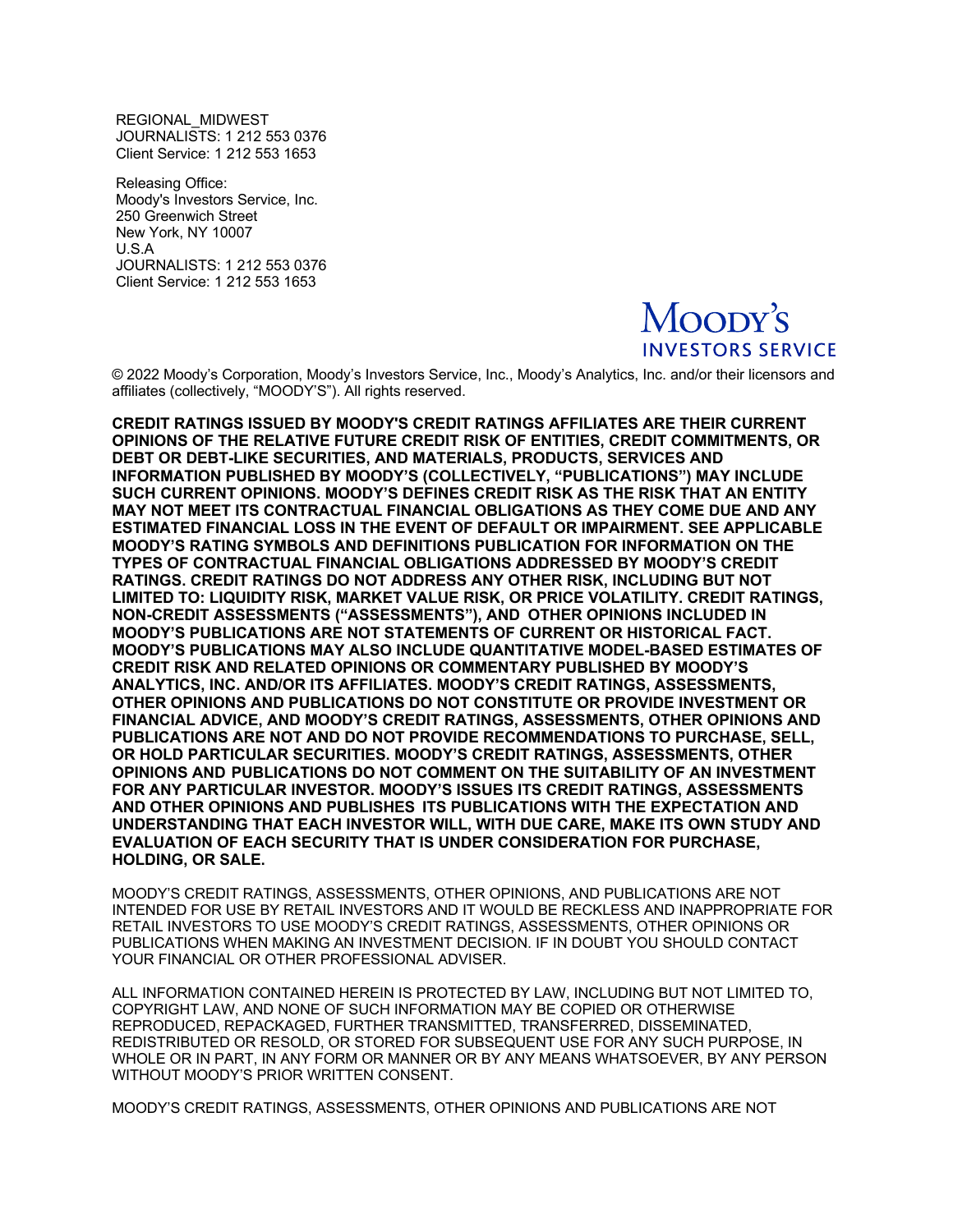INTENDED FOR USE BY ANY PERSON AS A BENCHMARK AS THAT TERM IS DEFINED FOR REGULATORY PURPOSES AND MUST NOT BE USED IN ANY WAY THAT COULD RESULT IN THEM BEING CONSIDERED A BENCHMARK.

All information contained herein is obtained by MOODY'S from sources believed by it to be accurate and reliable. Because of the possibility of human or mechanical error as well as other factors, however, all information contained herein is provided "AS IS" without warranty of any kind. MOODY'S adopts all necessary measures so that the information it uses in assigning a credit rating is of sufficient quality and from sources MOODY'S considers to be reliable including, when appropriate, independent third-party sources. However, MOODY'S is not an auditor and cannot in every instance independently verify or validate information received in the rating process or in preparing its Publications.

To the extent permitted by law, MOODY'S and its directors, officers, employees, agents, representatives, licensors and suppliers disclaim liability to any person or entity for any indirect, special, consequential, or incidental losses or damages whatsoever arising from or in connection with the information contained herein or the use of or inability to use any such information, even if MOODY'S or any of its directors, officers, employees, agents, representatives, licensors or suppliers is advised in advance of the possibility of such losses or damages, including but not limited to: (a) any loss of present or prospective profits or (b) any loss or damage arising where the relevant financial instrument is not the subject of a particular credit rating assigned by MOODY'S.

To the extent permitted by law, MOODY'S and its directors, officers, employees, agents, representatives, licensors and suppliers disclaim liability for any direct or compensatory losses or damages caused to any person or entity, including but not limited to by any negligence (but excluding fraud, willful misconduct or any other type of liability that, for the avoidance of doubt, by law cannot be excluded) on the part of, or any contingency within or beyond the control of, MOODY'S or any of its directors, officers, employees, agents, representatives, licensors or suppliers, arising from or in connection with the information contained herein or the use of or inability to use any such information.

NO WARRANTY, EXPRESS OR IMPLIED, AS TO THE ACCURACY, TIMELINESS, COMPLETENESS, MERCHANTABILITY OR FITNESS FOR ANY PARTICULAR PURPOSE OF ANY CREDIT RATING, ASSESSMENT, OTHER OPINION OR INFORMATION IS GIVEN OR MADE BY MOODY'S IN ANY FORM OR MANNER WHATSOEVER.

Moody's Investors Service, Inc., a wholly-owned credit rating agency subsidiary of Moody's Corporation ("MCO"), hereby discloses that most issuers of debt securities (including corporate and municipal bonds, debentures, notes and commercial paper) and preferred stock rated by Moody's Investors Service, Inc. have, prior to assignment of any credit rating, agreed to pay to Moody's Investors Service, Inc. for credit ratings opinions and services rendered by it fees ranging from \$1,000 to approximately \$5,000,000. MCO and Moody's Investors Service also maintain policies and procedures to address the independence of Moody's Investors Service credit ratings and credit rating processes. Information regarding certain affiliations that may exist between directors of MCO and rated entities, and between entities who hold credit ratings from Moody's Investors Service and have also publicly reported to the SEC an ownership interest in MCO of more than 5%, is posted annually at [www.moodys.com](http://www.moodys.com/) under the heading "Investor Relations — Corporate Governance — Director and Shareholder Affiliation Policy."

Additional terms for Australia only: Any publication into Australia of this document is pursuant to the Australian Financial Services License of MOODY'S affiliate, Moody's Investors Service Pty Limited ABN 61 003 399 657AFSL 336969 and/or Moody's Analytics Australia Pty Ltd ABN 94 105 136 972 AFSL 383569 (as applicable). This document is intended to be provided only to "wholesale clients" within the meaning of section 761G of the Corporations Act 2001. By continuing to access this document from within Australia, you represent to MOODY'S that you are, or are accessing the document as a representative of, a "wholesale client" and that neither you nor the entity you represent will directly or indirectly disseminate this document or its contents to "retail clients" within the meaning of section 761G of the Corporations Act 2001. MOODY'S credit rating is an opinion as to the creditworthiness of a debt obligation of the issuer, not on the equity securities of the issuer or any form of security that is available to retail investors.

Additional terms for Japan only: Moody's Japan K.K. ("MJKK") is a wholly-owned credit rating agency subsidiary of Moody's Group Japan G.K., which is wholly-owned by Moody's Overseas Holdings Inc., a wholly-owned subsidiary of MCO. Moody's SF Japan K.K. ("MSFJ") is a wholly-owned credit rating agency subsidiary of MJKK. MSFJ is not a Nationally Recognized Statistical Rating Organization ("NRSRO"). Therefore, credit